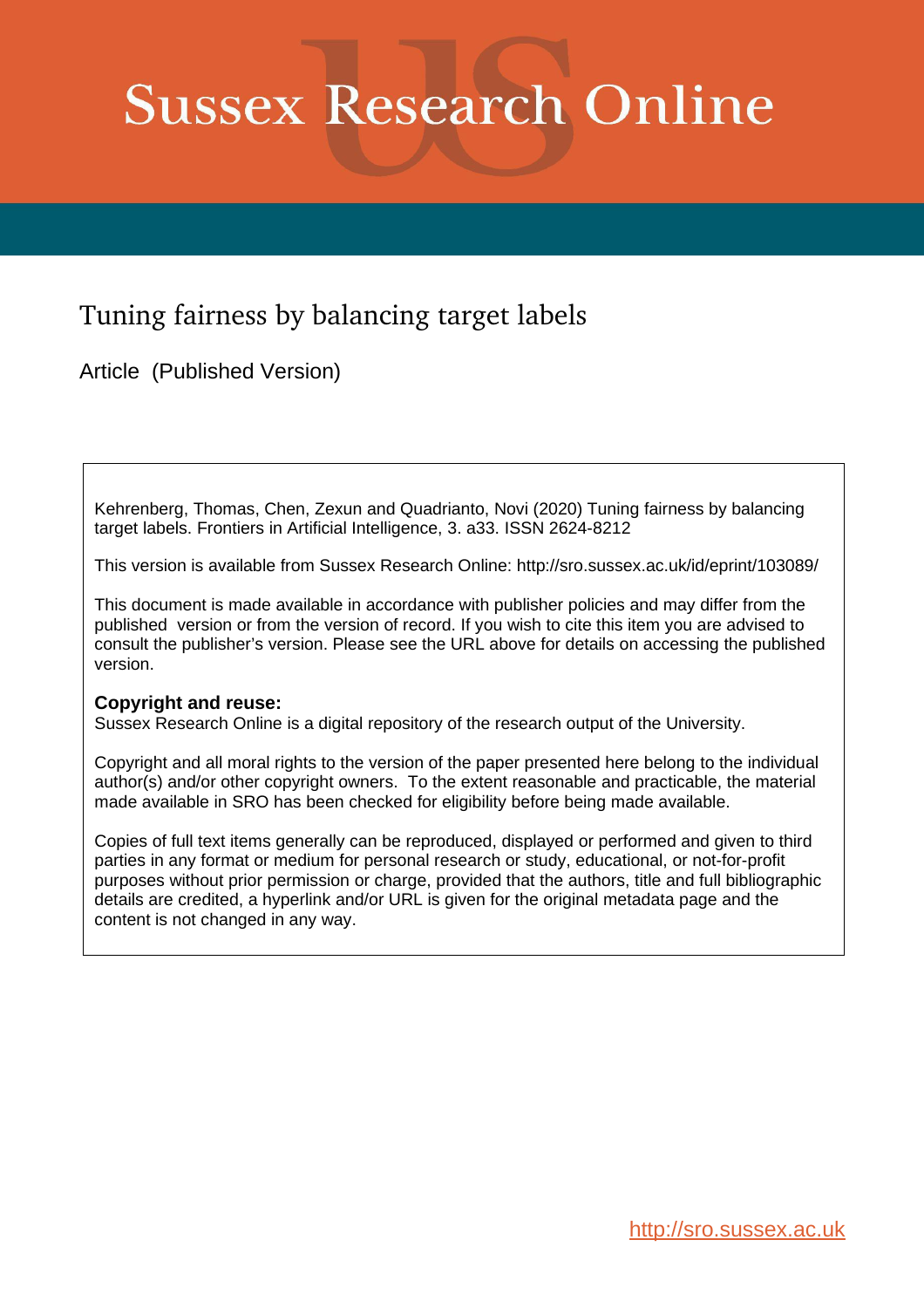



# [Tuning Fairness by Balancing Target](https://www.frontiersin.org/articles/10.3389/frai.2020.00033/full) Labels

#### [Thomas Kehrenberg](http://loop.frontiersin.org/people/909979/overview)<sup>1\*</sup>, [Zexun Chen](http://loop.frontiersin.org/people/912596/overview)<sup>1†</sup> and [Novi Quadrianto](http://loop.frontiersin.org/people/148909/overview)<sup>1,2</sup>

*<sup>1</sup> Predictive Analytics Lab (PAL), Informatics, University of Sussex, Brighton, United Kingdom, <sup>2</sup> National Research University Higher School of Economics, Moscow, Russia*

The issue of fairness in machine learning models has recently attracted a lot of attention as ensuring it will ensure continued confidence of the general public in the deployment of machine learning systems. We focus on mitigating the harm incurred by a biased machine learning system that offers better outputs (e.g., loans, job interviews) for certain groups than for others. We show that bias in the output can naturally be controlled in probabilistic models by introducing a latent target output. This formulation has several advantages: first, it is a unified framework for several notions of group fairness such as Demographic Parity and Equality of Opportunity; second, it is expressed as a marginalization instead of a constrained problem; and third, it allows the encoding of our knowledge of what unbiased outputs should be. Practically, the second allows us to avoid unstable constrained optimization procedures and to reuse off-the-shelf toolboxes. The latter translates to the ability to control the level of fairness by directly varying fairness target rates. In contrast, existing approaches rely on intermediate, arguably unintuitive, control parameters such as covariance thresholds.

#### **OPEN ACCESS**

#### Edited by:

*Fabrizio Riguzzi, University of Ferrara, Italy*

#### Reviewed by:

*Yunfeng Zhang, IBM Research, United States Abeer Dyoub, University of L'Aquila, Italy*

#### \*Correspondence:

*Thomas Kehrenberg [t.kehrenberg@sussex.ac.uk](mailto:t.kehrenberg@sussex.ac.uk)*

#### †Present address:

*Zexun Chen, BioComplex Laboratory, Computer Science, University of Exeter, Exeter, United Kingdom*

#### Specialty section:

*This article was submitted to Machine Learning and Artificial Intelligence, a section of the journal Frontiers in Artificial Intelligence*

Received: *18 February 2020* Accepted: *15 April 2020* Published: *12 May 2020*

#### Citation:

*Kehrenberg T, Chen Z and Quadrianto N (2020) Tuning Fairness by Balancing Target Labels. Front. Artif. Intell. 3:33. doi: [10.3389/frai.2020.00033](https://doi.org/10.3389/frai.2020.00033)* Keywords: algorithmic bias, fairness, machine learning, demographic parity, equality of opportunity

## 1. INTRODUCTION

Algorithmic assessment methods are used for predicting human outcomes in areas such as financial services, recruitment, crime and justice, and local government. This contributes, in theory, to a world with decreasing human biases. To achieve this, however, we need fair machine learning models that take biased datasets, but output non-discriminatory decisions to people with differing protected attributes such as gender and marital status. Datasets can be biased because of, for example, sampling bias, subjective bias of individuals, and institutionalized biases [\(Olteanu et al., 2019;](#page-12-0) [Tolan, 2019\)](#page-12-1). Uncontrolled bias in the data can translate into bias in machine learning models.

There is no single accepted definition of algorithmic fairness for automated decision-making but several have been proposed. One definition is referred to as statistical or demographic parity. Given a binary protected attribute (e.g., married/unmarried) and a binary decision (e.g., yes/no to getting a loan), demographic parity requires equal positive rates (PR) across the two sensitive groups (married and unmarried individuals should be equally likely to receive a loan). Another fairness criterion, equalized odds [\(Hardt et al., 2016\)](#page-11-0), takes into account the binary decision, and instead of equal PR requires equal true positive rates (TPR) and false positive rates (FPR). This criterion is intended to be more compatible with the goal of building accurate predictors or achieving high utility [\(Hardt et al., 2016\)](#page-11-0). We discuss the suitability of the different fairness criteria in the discussion section at the end of the paper.

There are many existing models for enforcing demographic parity and equalized odds (Calders et al., [2009;](#page-11-1) [Kamishima et al., 2012;](#page-11-2) [Zafar et al., 2017a,](#page-12-2)[b;](#page-12-3) [Agarwal et al., 2018;](#page-11-3) [Creager et al., 2019\)](#page-11-4).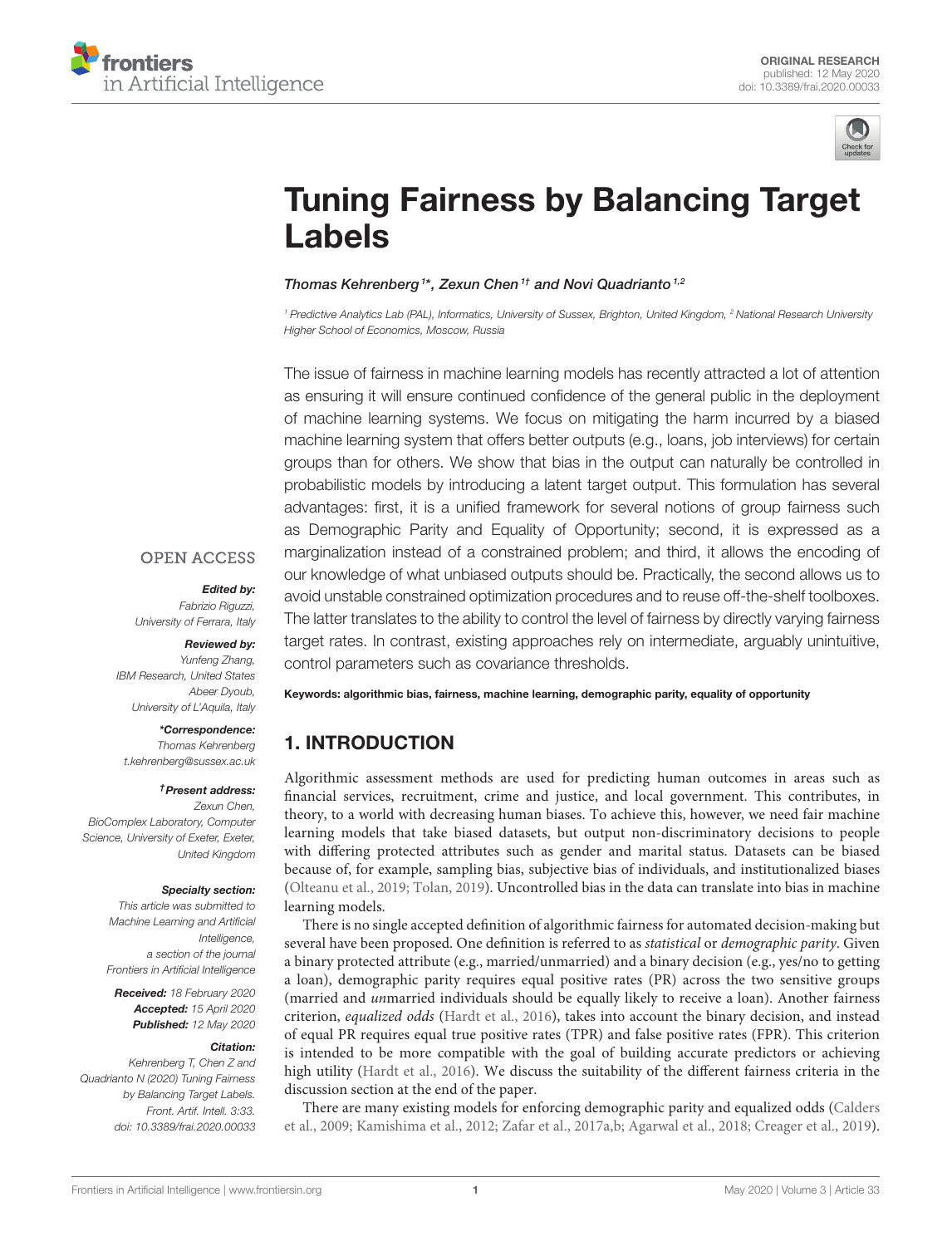However, these existing approaches to balancing accuracy and fairness rely on intermediate, unintuitive control parameters such as allowable constraint violation  $\epsilon$  (e.g., 0.01) in [Agarwal et al.](#page-11-3) [\(2018\)](#page-11-3), or a covariance threshold  $c$  (e.g., 0 that is controlled by another parameters  $\tau$  and  $\mu$  – 0.005 and 1.2 – to trade off this threshold and accuracy) in [Zafar et al.](#page-12-2) [\(2017a\)](#page-12-2). This is related to the fact that many of these approaches embed fairness criteria as constraints in the optimization procedure (Quadrianto and Sharmanska, [2017;](#page-12-4) [Zafar et al., 2017a](#page-12-2)[,b;](#page-12-3) [Donini et al., 2018\)](#page-11-5).

In contrast, we provide a probabilistic classification framework with bias controlling mechanisms that can be tuned based on positive rates (PR), an intuitive parameter. Thus, giving humans the control to set the rate of positive predictions (e.g., a PR of 0.6). Our framework is based on the concept of a balanced dataset and introduces latent target labels, which, instead of the provided labels, are now the training label of our classifier. We prove bounds on how far the target labels diverge from the dataset labels. We instantiate our approach with a parametric logistic regression classifier and a Bayesian nonparametric Gaussian process classifier (GPC). As our formulation is not expressed as a constrained problem, we can draw upon advancements in automated variational inference [\(Bonilla et al.,](#page-11-6) [2016;](#page-11-6) [Krauth et al., 2016;](#page-11-7) [Gardner et al., 2018\)](#page-11-8) for learning the fair model, and for handling large amounts of data.

The method presented in this paper is closely related to a number of previous works, e.g., [Calders and Verwer, 2010;](#page-11-9) [Kamiran and Calders, 2012.](#page-11-10) Proper comparison with them requires knowledge of our approach. We will thus explain our approach in the subsequent sections, and defer detailed comparisons to section 4.

## 2. TARGET LABELS FOR TUNING GROUP FAIRNESS

We will start by describing several notions of group fairness. For each individual, we have a vector of non-sensitive attributes  $x \in \mathcal{X}$ , a class label  $y \in \mathcal{Y}$ , and a sensitive attribute  $s \in \mathcal{S}$  (e.g., racial origin or gender). We focus on the case where  $s$  and  $y$  are binary. We assume that a positive label  $y = 1$  corresponds to a positive outcome for an individual—for example, being accepted for a loan. Group fairness balances a certain condition between groups of individuals with different sensitive attribute, s vs. s'. The term  $\hat{y}$  below is the prediction of a machine learning model that, in most works, uses only non-sensitive attributes  $x$ . Several group fairness criteria have been proposed (e.g., [Hardt et al., 2016;](#page-11-0) [Chouldechova, 2017;](#page-11-11) [Zafar et al., 2017a\)](#page-12-2):

Equality of positive rate (Demographic Parity):

\n
$$
Pr(\hat{y} = 1|s) = Pr(\hat{y} = 1|s')
$$
\n(1)

\nEquality of accuracy:

\n
$$
Pr(\hat{y} = y|s) = Pr(\hat{y} = y|s')
$$
\n(2)

\nEquality of two positive rate (Eavality of Conservation)

Equality of true positive rate (Equality of Opportunity):

$$
Pr(\hat{y} = 1 | s, y = 1) = Pr(\hat{y} = 1 | s', y = 1).
$$
 (3)

Equalized odds criterion corresponds to Equality of Opportunity (3) plus equality of false positive rate.

The Bayes-optimal classifier only satisfies these criteria if the training data itself satisfies them. That is, in order for the Bayesoptimal classifier to satisfy demographic parity, the following must hold:  $\mathbb{P}(y = 1 | s) = \mathbb{P}(y = 1 | s')$ , where y is the training label. We call a dataset for which  $\mathbb{P}(\gamma,s) = \mathbb{P}(\gamma)\mathbb{P}(s)$  holds, a *balanced* dataset. Given a balanced dataset, a Bayes-optimal classifier learns to satisfy demographic parity and an approximately Bayesoptimal classifier should learn to satisfy it at least approximately. Here, we motivated the importance of balanced datasets via the demographic parity criterion, but it is also important for equality of opportunity which we discuss in section 2.1.

In general, however, our given dataset is likely to be imbalanced. There are two common solutions to this problem: either pre-process or massage the dataset to make it balanced, or constrain the classifier to give fair predictions despite it having been trained on an unbalanced dataset. Our approach takes parts from both solutions.

An imbalanced dataset can be turned into a balanced dataset by either changing the class labels  $y$  or the sensitive attributes  $s$ . In the use cases that we are interested in, s is considered an integral part of the input, representing trustworthy information and thus should not be changed. y, conversely, is often not completely trustworthy; it is not an integral part of the sample but merely an observed outcome. In a hiring dataset, for instance,  $y$  might represent the hiring decision, which can be biased, and not the relevant question of whether someone makes a good employee.

Thus, we introduce new target labels  $\bar{y}$  such that the dataset is balanced:  $\mathbb{P}(\bar{y},s) = \mathbb{P}(\bar{y})\mathbb{P}(s)$ . The idea is that these target labels still contain as much information as possible about the task, while also forming a balanced dataset. This introduces the concept of the accuracy-fairness trade-off: in order to be completely accurate with respect to the original (not completely trustworthy) class labels y, we would require  $\bar{y} = y$ , but then, the fairness constraints would not be satisfied.

Let  $\eta_s(x) = \mathbb{P}(y = 1 | x, s)$  denote the distribution of y in the data. The target distribution  $\bar{\eta}_s(x) = \mathbb{P}(\bar{y} = 1|x,s)$  is then given by

$$
\bar{\eta}_s(x) = (\mathbb{P}(\bar{y} = 1 | y = 1, s) + \mathbb{P}(\bar{y} = 0 | y = 0, s) - 1)\eta_s(x) \n+ 1 - \mathbb{P}(\bar{y} = 0 | y = 0, s)
$$
\n(4)

due to the marginalization rules of probabilities. The conditional probability  $\mathbb{P}(\bar{y}|y,s)$  indicates with which probability we want to keep the class label. This probability could in principle depend on x which would enable the realization of individual fairness. The dependence on  $x$  has to be prior knowledge as it cannot be learned from the data. This prior knowledge can encode the semantics that "similar individuals should be treated similarly" [\(Dwork et al., 2012\)](#page-11-12), or that "less qualified individuals should not be preferentially favored over more qualified individuals" [\(Joseph et al., 2016\)](#page-11-13). Existing proposals for guaranteeing individual fairness require strong assumptions, such as the availability of an agreed-upon similarity metric, or knowledge of the underlying data generating process. In contrast, in group fairness, we partition individuals into protected groups based on some sensitive attribute s and ask that some statistics of a classifier be approximately equalized across those groups (see Equations 1–3). In this case,  $\mathbb{P}(\bar{y}|y,s)$  does not depend on x.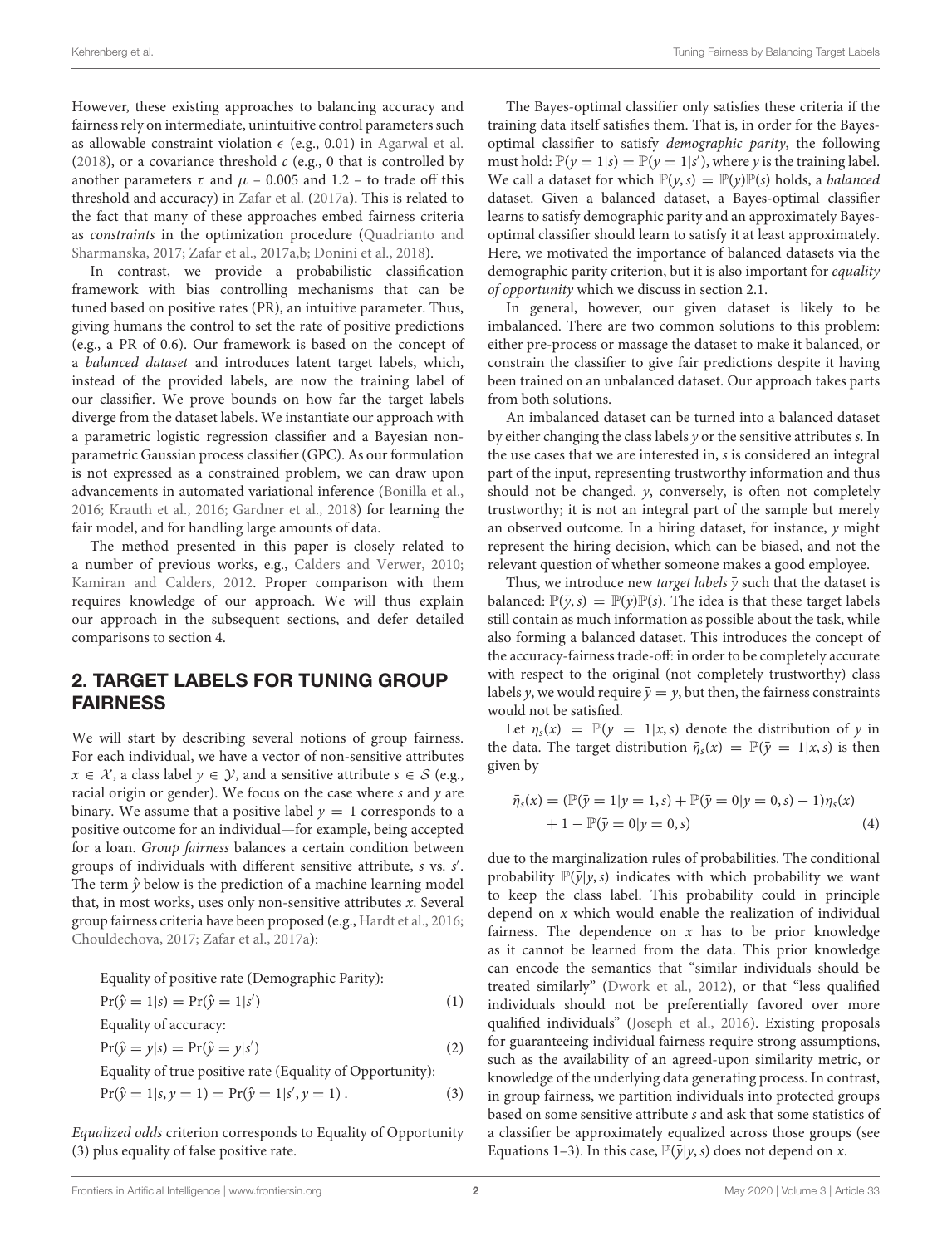Returning to Equation (4), we can simplify it with

$$
m_s := \mathbb{P}(\bar{y} = 1 | y = 1, s) + \mathbb{P}(\bar{y} = 0 | y = 0, s) - 1 \tag{5}
$$

$$
b_s := 1 - \mathbb{P}(\bar{y} = 0 | y = 0, s), \tag{6}
$$

arriving at  $\bar{\eta}_s(x) = m_s \cdot \eta_s(x) + b_s$ .  $m_s$  and  $b_s$  are chosen such that  $\mathbb{P}(\bar{y},s) = \mathbb{P}(\bar{y})\mathbb{P}(s)$ . This can be interpreted as shifting the decision boundary depending on s so that the new distribution is balanced.

As there is some freedom in choosing  $m_s$  and  $b_s$ , it is important to consider what the effect of different values is. The following theorem provides this (the proof can be found in the **[Supplementary Material](#page-11-14)**):

**Theorem 1.** The probability that y and  $\bar{y}$  disagree ( $y \neq \bar{y}$ ) for any input x in the dataset is given by:

$$
\mathbb{P}(y \neq \bar{y}|s) = \mathbb{P}\left(|\eta(x,s) - \frac{1}{2}| < t_s\right) \tag{7}
$$

where

$$
t_s = \left| \frac{m_s + 2b_s - 1}{2m_s} \right| \,. \tag{8}
$$

Thus, if the threshold  $t_s$  is small, then only if there are inputs very close to the decision boundary  $(\eta_s(x)$  close to  $\frac{1}{2})$  would we have  $\bar{y} \neq y$ .  $t_s$  determines the accuracy penalty that we have to accept in order to gain fairness. The value of  $t_s$  can be taken into account when choosing  $m_s$  and  $b_s$  (see section 3). If  $\eta_s$  satisfies the Tsybakov condition [\(Tsybakov et al., 2004\)](#page-12-5), then we can give an upper bound for the probability.

**Definition 1.** A distribution η satisfies the Tsybakov condition if there exist  $C > 0$ ,  $\lambda > 0$  and  $t_0 \in (0, \frac{1}{2}]$  such that for all  $t \le t_0$ ,

$$
\mathbb{P}\left(|\eta(x)-\tfrac{1}{2}|< t\right)\leq Ct^{\lambda} \ . \tag{9}
$$

This condition bounds the region close to the decision boundary. It is a property of the dataset.

**Corollary 1.1.** If  $\eta(x, s) = \mathbb{P}(y = 1|x, s)$  satisfies the Tsybakov condition in x, with constants  $C$  and  $\lambda$ , then the probability that y and  $\bar{y}$  disagree ( $y \neq \bar{y}$ ) for any input x in the dataset is bounded by:

$$
\mathbb{P}(y \neq \bar{y}|s) < C \left| \frac{m_s + 2b_s - 1}{2m_s} \right|^{\lambda} \tag{10}
$$

Section 3 discusses how to choose the parameters for  $\bar{\eta}$  in order to make it balanced.

#### 2.1. Equality of Opportunity

In contrast to demographic parity, equality of opportunity (just as equality of accuracy) is satisfied by a perfect classifier. Imperfect classifiers, however, do not by default satisfy it: the true positive rate (TPR) is different for different subgroups. The reason for this is that while the classifier is optimized to have a high TPR overall, it is not optimized to have the same TPR in the subgroups.

The overall TPR is a weighted sum of the TPRs in the subgroups:

$$
TPR = \mathbb{P}(s = 0 | y = 1) \cdot TPR_{s=0} + \mathbb{P}(s = 1 | y = 1) \cdot TPR_{s=1}.
$$
\n(11)

In datasets where the positive label  $y = 1$  is heavily skewed toward one of the groups (say, group  $s = 1$ ; meaning that  $\mathbb{P}(s = 1 | y = 1)$  is high and  $\mathbb{P}(s = 0 | y = 1)$  is low), overall TPR might be maximized by setting the decision boundary such that nearly all samples in  $s = 0$  are classified as  $y = 0$ , while for  $s = 1$  a high TPR is achieved. The low TPR for  $s = 0$  is in this case weighted down and only weakly impacts the overall TPR. For  $s = 0$ , the resulting classifier uses s as a shorthand for y, mostly ignoring the other features. This problem usually persists even when s is removed from the input features because s is implicit in the other features.

A balanced dataset helps with this issue because in such datasets, s is not a useful proxy for the balanced label  $\bar{y}$  (because we have  $\mathbb{P}(\bar{y},s) = \mathbb{P}(\bar{y})\mathbb{P}(s)$  and s cannot be used as a shorthand. Assuming the dataset is balanced in  $s$  ( $\mathbb{P}(s = 0) = \mathbb{P}(s = 1)$ ), for such datasets  $\mathbb{P}(s = 0 | y = 1) = \mathbb{P}(s = 1 | y = 1)$  holds and the two terms in Equation (11) have equal weight.

Here as well there is an accuracy-fairness trade-off: assuming the unconstrained model is as accurate as its model complexity allows, adding additional constraints like equality of opportunity can only make the accuracy worse.

#### 2.2. Concrete Algorithm

For training, we are only given the unbalanced distribution  $\eta_s(x)$ and not the target distribution  $\bar{\eta}_s(x)$ . However,  $\bar{\eta}_s(x)$  is needed in order to train a fair classifier. One approach is to explicitly change the labels y in the dataset, in order to construct  $\bar{\eta}_s(x)$ . We discuss this approach and its drawback in the related work section (section 4).

We present a novel approach which only implicitly constructs the balanced dataset. This framework can be used with any likelihood-based model, such as Logistic Regression and Gaussian Process models. The relation presented in Equation (4) allows us to formulate a likelihood that targets  $\bar{\eta}_s(x)$  while only having access to the imbalanced labels  $y$ . As we only have access to y,  $\mathbb{P}(y|x, s, \theta)$  is the likelihood to optimize. It represents the probability that  $y$  is the imbalanced label, given the input  $x$ , the sensitive attribute s that available in the training set and the model parameters  $\theta$  for a model that is targeting  $\bar{y}$ . Thus, we get

$$
\mathbb{P}(y=1|x,s,\theta) = \sum_{\bar{y}\in\{0,1\}} \mathbb{P}(y=1,\bar{y}|x,s,\theta)
$$

$$
= \sum_{\bar{y}\in\{0,1\}} \mathbb{P}(y=1|\bar{y},x,s,\theta) \mathbb{P}(\bar{y}|x,s,\theta). \tag{12}
$$

As we are only considering group fairness, we have  $\mathbb{P}(y =$  $1|\overline{y}, x, s, \theta) = \mathbb{P}(y = 1|\overline{y}, s).$ 

Let  $f_{\theta}(x, y')$  be the likelihood function of a given model, where f gives the likelihood of the label  $y'$  given the input x and the model parameters  $\theta$ . As we do not want to make use of s at test time, f does not explicitly depend on s. The likelihood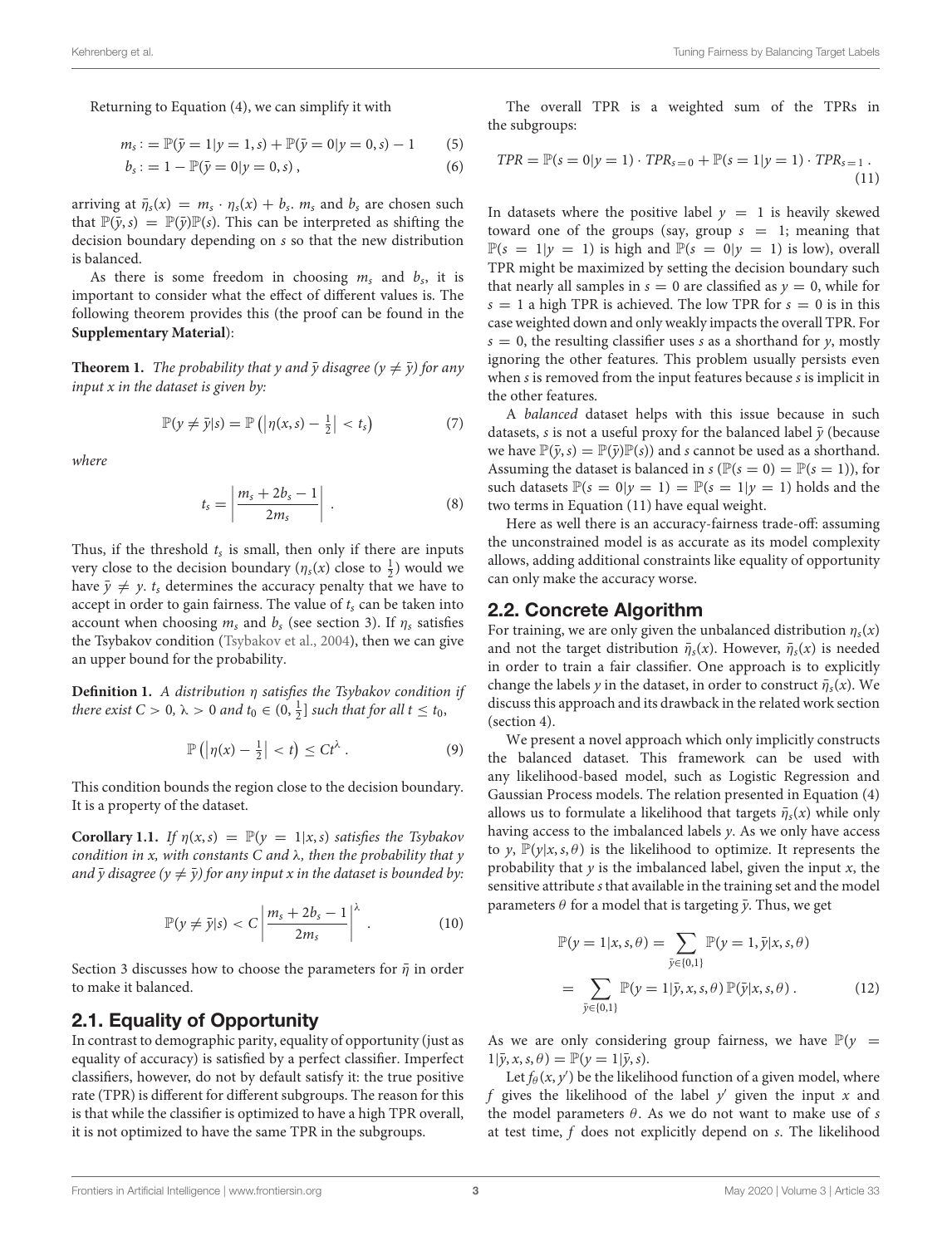with respect to  $\bar{y}$  is then given by  $f: \mathbb{P}(\bar{y}|x,s,\theta) = f_{\theta}(x,\bar{y})$ ; and thus, does not depend on s. The latter is important in order to avoid direct discrimination [\(Barocas and Selbst, 2016\)](#page-11-15). With these simplifications, the expression for the likelihood becomes

$$
\mathbb{P}(y=1|x,s,\theta)=\sum_{\bar{y}\in\{0,1\}}\mathbb{P}(y=1|\bar{y},s)\,\mathbb{P}(\bar{y}|x,\theta). \qquad (13)
$$

The conditional probabilities,  $\mathbb{P}(y|\bar{y},s)$ , are closely related to the conditional probabilities in Equation (4) and play a similar role of "transition probabilities." Section (1) explains how to choose these transition probabilities in order to arrive at a balanced dataset. For a binary sensitive attribute s (and binary label  $y$ ), there are 4 transition probabilities (see Algorithm 1 where  $d_{\bar{v}=i}^{s=j}$  $\bar{y}^{s=j}_{\bar{y}=i}$ : =  $\mathbb{P}(y = 1 | \bar{y} = i, s = j)$ ):

$$
\mathbb{P}(y=1|\bar{y}=0,s=0), \qquad \mathbb{P}(y=1|\bar{y}=1,s=0) \tag{14}
$$

$$
\mathbb{P}(y=1|\bar{y}=0,s=1), \qquad \mathbb{P}(y=1|\bar{y}=1,s=1). \tag{15}
$$

A perhaps useful interpretation of Equation (13) is that, even though we don't have access to  $\bar{y}$  directly, we can still compute the expectation value over the possible values of  $\bar{y}$ .

The above derivation applies to binary classification but can easily be extended to the multi-class case.

**Algorithm 1**: Fair learning with target labels  $\bar{y}$ 

**Input:** Training set  $\mathcal{D} = \{ (x_i, y_i, s_i) \}_{i=1}^N$ , transition probabilities  $d_{\bar{y}=0}^{s=0}, d_{\bar{y}=1}^{s=0}, d_{\bar{y}=0}^{s=1}, d_{\bar{y}=1}^{s=1}$ **Output:** Fair model parameters θ 1: Initialize  $\theta$  (randomly) 2: **for all**  $x_i$ ,  $y_i$ ,  $s_i$  **do** 3:  $\mathbb{P}_{\bar{y}=1} \leftarrow \bar{\eta}(x_i, \theta)$  (e.g., logistic( $\langle x, \theta \rangle$ )) 4:  $\mathbb{P}_{\bar{y}=0} \leftarrow 1 - \mathbb{P}_{\bar{y}=1}$ 5: **if**  $s_i = 0$  **then** 6:  $\mathbb{P}_{y=1} \leftarrow d_{\bar{y}=0}^{s=0} \cdot \mathbb{P}_{\bar{y}=0} + d_{\bar{y}=1}^{s=0} \cdot \mathbb{P}_{\bar{y}=1}$ 7: **else** 8:  $\mathbb{P}_{y=1} \leftarrow d_{\bar{y}=0}^{s=1} \cdot \mathbb{P}_{\bar{y}=0} + d_{\bar{y}=1}^{s=1} \cdot \mathbb{P}_{\bar{y}=1}$ 9: **end if** 10:  $\ell \leftarrow y_i \cdot \mathbb{P}_{y=1} + (1 - y_i) \cdot (1 - \mathbb{P}_{y=1})$ 11: update  $\theta$  to maximize likelihood  $\ell$ 12: **end for**

## 3. TRANSITION PROBABILITIES FOR A BALANCED DATASET

This section focuses on how to set values of the transition probabilities in order to arrive at balanced datasets.

#### 3.1. Meaning of the Parameters

Before we consider concrete values, we give some intuition for the transition probabilities. Let  $s = 0$  refer to the protected group. For this group, we want to make more positive predictions than the training labels indicate. Variable  $\bar{y}$  is supposed to be our target proxy label. Thus, in order to make more positive predictions,

some of the  $y = 0$  labels should be associated with  $\bar{y} = 1$ . However, we do not know which. So, if our model predicts  $\bar{y} = 1$ (high  $\mathbb{P}(\bar{y} = 1|x, \theta)$ ) while the training label is  $y = 0$ , then we allow for the possibility that this is actually correct. That is,  $\mathbb{P}(y = 0 | \bar{y} = 1, s = 0)$  is not 0. If we choose, for example,  $\mathbb{P}(\gamma = 0|\bar{\gamma} = 1, s = 0) = 0.3$  then that means that 30% of positive target labels  $\bar{y} = 1$  may correspond to negative training labels  $y = 0$ . This way we can have more  $\bar{y} = 1$  than  $y = 1$ , overall. On the other hand, predicting  $\bar{y} = 0$  when  $y = 1$  holds, will always be deemed incorrect:  $\mathbb{P}(y = 1 | \bar{y} = 0, s = 0) = 0$ ; this is because we do not want any additional negative labels.

For the non-protected group  $s = 1$ , we have the exact opposite situation. If anything, we have too many positive labels. So, if our model predicts  $\bar{y} = 0$  (high  $\mathbb{P}(\bar{y} = 0|x, \theta)$ ) while the training label is  $y = 1$ , then we should again allow for the possibility that this is actually correct. That is,  $\mathbb{P}(\gamma = 1 | \bar{\gamma} = 0, s = 1)$  should not be 0. On the other hand,  $\mathbb{P}(y = 0 | \bar{y} = 1, s = 1)$  should be 0 because we do not want additional positive labels for  $s = 1$ . It could also be that the number of positive labels is exactly as it should be, in which case we can just set  $y = \overline{y}$  for all data points with  $s = 1$ .

#### 3.2. Choice of Parameters

A balanced dataset is characterized by an independence of the label  $\bar{y}$  and the sensitive attribute s. Given that we have complete control over the transition probabilities, we can ensure this independence by requiring  $\mathbb{P}(\bar{y} = 1 | s = 0) = \mathbb{P}(\bar{y} = 1 | s = 1)$ . Our constraint is then that both of these probabilities are equal to the same value, which we will call the target rate  $PR_t$  ("PR" as positive rate):

$$
\mathbb{P}(\bar{y} = 1 | s = 0) \stackrel{!}{=} PR_t \text{ and } \mathbb{P}(\bar{y} = 1 | s = 1) \stackrel{!}{=} PR_t. \quad (16)
$$

This leads us to the following constraints for  $s' \in \{0, 1\}$ :

$$
PR_t = \mathbb{P}(\bar{y} = 1 | s = s') = \sum_{y} \mathbb{P}(\bar{y} = 1 | y, s = s') \mathbb{P}(y | s = s').
$$
\n(17)

We call  $\mathbb{P}(y = 1 | s = j)$  the base rate  $PR_b^j$  which we estimate from the training set:

$$
\mathbb{P}(y = 1 | s = i) = \frac{\text{number of points with } y = 1 \text{ in group } i}{\text{number of points in group } i}.
$$

Expanding the sum, we get

$$
PRt = \mathbb{P}(\bar{y} = 1 | y = 0, s = s') \cdot (1 - PRb1) + \mathbb{P}(\bar{y} = 1 | y = 1, s = s') \cdot PRb1.
$$
 (18)

This is a system of linear equations consisting of two equations (one for each value of s') and four free variables:  $\mathbb{P}(\bar{y} = 1 | y, s)$ with  $y, s \in \{0, 1\}$ . The two unconstrained degrees of freedom determine how strongly the accuracy will be affected by the fairness constraint. If we set  $\mathbb{P}(\bar{y} = 1|y = 1, s)$  to 0.5, then this expresses the fact that a train label  $y$  of 1 only implies a target label  $\bar{y}$  of 1 in 50% of the cases. In order to minimize the effect on accuracy, we make  $\mathbb{P}(\bar{y} = 1|y = 1, s)$  as high as possible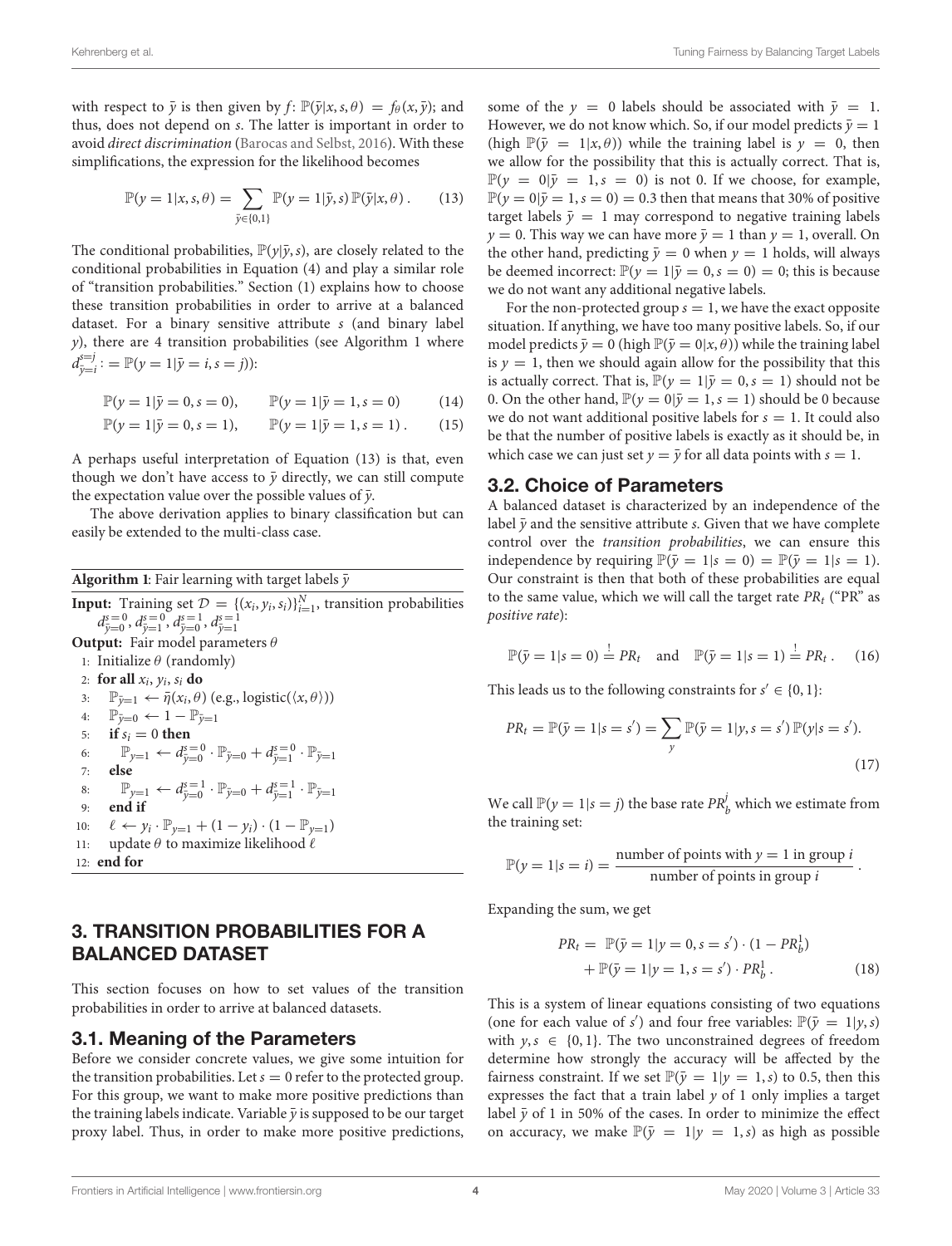and  $\mathbb{P}(\bar{y}=1|y=0,s)$ , conversely, as low as possible. However, the lowest and highest possible values are not always 0 and 1 respectively. To see this, we solve for  $\mathbb{P}(\bar{y} = 1|y = 0, s = j)$  in Equation (18):

$$
\mathbb{P}(\bar{y} = 1 | y = 0, s = j) \n= \frac{PR_b^j}{1 - PR_b^j} \left( \frac{PR_t}{PR_b^j} - \mathbb{P}(\bar{y} = 1 | y = 1, s = j) \right).
$$
\n(19)

If  $PR_t/PR_b^j$  were greater than 1, then setting  $\mathbb{P}(\bar{y}=1|y=0,s=j)$ to 0 would imply a  $\mathbb{P}(\bar{y} = 1 | y = 1, s = j)$  value greater than 1. A visualization that shows why this happens can be found in the **[Supplementary Material](#page-11-14)**. We thus arrive at the following definitions:

$$
\mathbb{P}(\bar{y} = 1 | y = 1, s = j) = \begin{cases} 1 & \text{if } PR_t > PR_b^j \\ \frac{PR_t}{PR_b^j} & \text{otherwise.} \end{cases} \tag{20}
$$

$$
\mathbb{P}(\bar{y} = 1 | y = 0, s = j) = \begin{cases} \frac{PR_t - PR_b^j}{1 - PR_b^j} & \text{if } PR_t > PR_b^j\\ 0 & \text{otherwise.} \end{cases}
$$
(21)

Algorithm 2 shows pseudocode of the procedure, including the computation of the allowed minimal and maximal value.

Once all these probabilities have been found, the transition probabilities needed for Equation (13) are fully determined by applying Bayes' rule:

$$
\mathbb{P}(y=1|\bar{y},s) = \frac{\mathbb{P}(\bar{y}|y=1,s)\mathbb{P}(y=1|s)}{\mathbb{P}(\bar{y}|s)}.
$$
 (22)

#### 3.2.1. Choosing a Target Rate

As shown, there is a remaining degree of freedom when targeting a balanced dataset: the target rate  $PR_t := \mathbb{P}(\bar{y}=1).$  This is true for both fairness criteria that we are targeting. The choice of targeting rate affects how much  $\eta$  and  $\bar{\eta}$  differ as implied by Theorem 1 (PR<sub>t</sub> affects  $m_s$  and  $b_s$ ).  $\bar{\eta}$  should remain close to  $\eta$  as  $\bar{\eta}$  only represents an auxiliary distribution that does not have meaning on its own. The threshold  $t_s$  in Theorem 1 (Equation 8) gives an indication of how close the distributions are. With the definitions in Equations (20) and (21), we can express  $t_s$  in terms of the target rate and the base rate:

$$
t_s = \begin{cases} \frac{1}{2} \frac{PR_b^s - PR_t}{PR_t} & \text{if } PR_t > PR_b^j\\ \frac{1}{2} \frac{PR_t - PR_b^s}{1 - PR_t} & \text{otherwise.} \end{cases}
$$
(23)

This shows that  $t_s$  is smallest when  $PR_s$  and  $PR_t$  are closest. However, as  $PR_b^s$  has different values for different s, we cannot set  $PR_b^s = PR_t$  for all s. In order to keep both  $t_{s=0}$  and  $t_{s=1}$  small, it follows from Equation (23) that  $PR_t$  should at least be between  $PR_b^0$  and  $PR_b^1$ . A more precise statement can be made when we explicitly want to minimize the sum  $t_{s=0}+t_{s=1}$ : assuming  $PR_b^0$  <  $PR_t$  <  $PR_b^1$  and  $PR_b^1$  <  $\frac{1}{2}$ , the optimal choice for  $PR_t$  is  $PR_b^1$  (see **[Supplementary Material](#page-11-14)** for details). We call this choice  $PR_t^{max}$ . For  $PR_b^0 > \frac{1}{2}$ , analogous statements can be made, but this is of less interest as this case does not appear in our experiments.

The previous statements about  $t_s$  do not directly translate into observable quantities like accuracy if the Tsybakov condition is not satisfied, and even if it is satisfied, the usefulness depends on the constants C and  $\lambda$ . Conversely, the following theorem makes generally applicable statement about the accuracy that can be achieved. Before we get to the theorem, we introduce some notation. We are given a dataset  $D = \{(x_i, y_i)\}_i$ , where the  $x_i$  are vectors of features and the  $y_i$  the corresponding labels. We refer to the tuples  $(x, y)$  as the *samples* of the dataset. The number of samples is  $N = |\mathcal{D}|$ .

We assume binary labels ( $y \in \{0, 1\}$ ) and thus can form the (disjoint) subsets  $\mathcal{Y}^0$  and  $\mathcal{Y}^1$  with

$$
\mathcal{Y}^{j} = \{(x, y) \in \mathcal{D} | y = j\} \quad \text{with } j \in \{0, 1\} \,. \tag{24}
$$

Furthermore, we associate each sample with a classification  $\hat{y} \in$ {0, 1}. The task of making the classification  $\hat{y} = 0$  or  $\hat{y} = 1$  can be understood as sorting each sample from  $D$  into one of two sets:  $C^0$  and  $C^1$ , such that  $C^0 \cup C^1 = \mathcal{D}$  and  $C^0 \cap C^1 = \emptyset$ .

We refer to the set  $\mathcal{A} = (\mathcal{C}^0 \cap \mathcal{Y}^0) \cup (\mathcal{C}^1 \cap \mathcal{Y}^1)$  as the set of correct (or accurate) predictions. The accuracy is given by  $acc = N^{-1} \cdot |\mathcal{A}|.$ 

**Definition 2.**

$$
r_a := \frac{|\mathcal{Y}^1|}{|\mathcal{D}|} = \frac{|\mathcal{Y}^1|}{N}
$$
 (25)

is called the base acceptance rate of the dataset D.

**Definition 3.**

$$
\hat{r}_a = \frac{|C^1|}{|D|} = \frac{|C^1|}{N}
$$
\n(26)

is called the predictive acceptance rate of the predictions.

**Theorem 2.** For a dataset with the base rate  $r_a$  and corresponding predictions with a predictive acceptance rate of  $\hat{r}_a$ , the accuracy is limited by

$$
acc \le 1 - |\hat{r}_a - r_a| \tag{27}
$$

**Corollary 2.1.** Given a dataset that consists of two subsets  $S_0$  and  $S_1$  ( $\mathcal{D} = S_0 \cup S_1$ ) where p is the ratio of  $|S_0|$  to  $|D|$  and given corresponding acceptance rates  $r_a^0$  and  $r_a^1$  and predictions with target rates  $\hat{r}_a^0$  and  $\hat{r}_a^1$ , the accuracy is limited by

$$
acc \le 1 - p \cdot |\hat{r}_a^0 - r_a^0| - (1 - p) \cdot |\hat{r}_a^1 - r_a^1| \ . \tag{28}
$$

The proofs are fairly straightforward and can be found in the **[Supplementary Material](#page-11-14)**.

Corollary 2.1 implies that in the common case where group  $s = 0$  is disadvantaged  $(r_a^0 < r_a^1)$  and also underrepresented  $(p < \frac{1}{2})$ , the highest accuracy under demographic parity can be achieved at  $PR_t = r_a^1$  with

$$
acc \le 1 - p \cdot \left( r_a^1 - r_a^0 \right) \,. \tag{29}
$$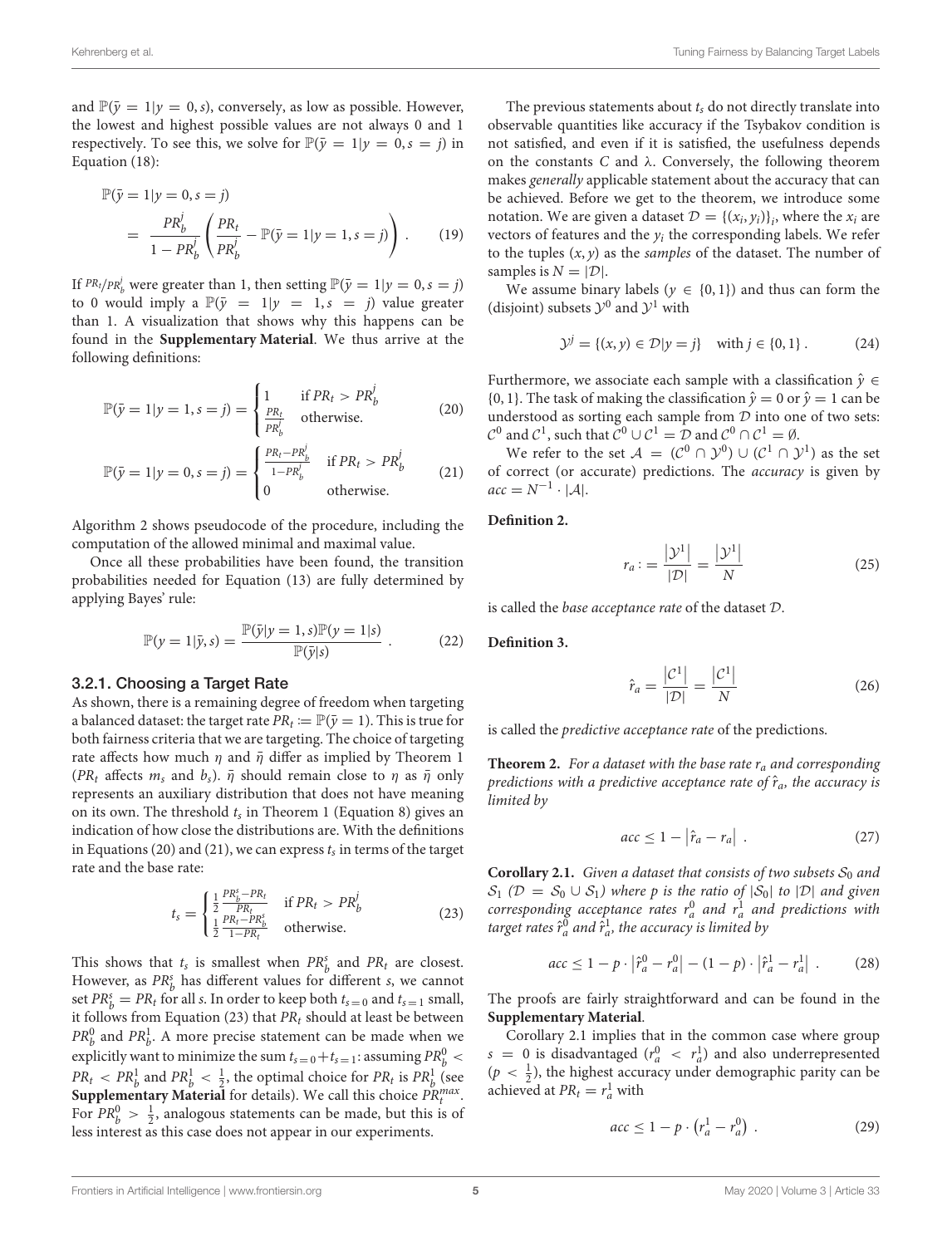| Algorithm 2: Targeting a balanced dataset |  |  |  |
|-------------------------------------------|--|--|--|
|-------------------------------------------|--|--|--|

**Input:** Target rate  $PR_t$ , biased acceptance rate  $PR_b^i$ **Output:** Transition probabilities  $d_{\bar{y}=j}^{s=i}$ 

1: **if**  $PR_t > PR_b^i$  then 2:  $\mathbb{P}(\bar{y}=1|y=1,s=i) \leftarrow 1$ 3: **else** 4:  $\mathbb{P}(\bar{y}=1|y=1,s=i) \leftarrow \frac{PR_i}{PR_i^i}$ b 5: **end if** 6: **if** j=0 **then** 7:  $\mathbb{P}(\bar{y}=0|y=1,s=i) \leftarrow 1 - \mathbb{P}(\bar{y}=1|y=1,s=i)$ 8:  $d_{\bar{y}=0}^{s=i} \leftarrow \frac{\mathbb{P}(\bar{y}=0|y=1,s=i)\cdot PR_b^i}{1-PR_t}$ <br>9: **else if** j=1 **then** 10:  $d_{\bar{y}=1}^{s=i} \leftarrow \frac{\mathbb{P}(\bar{y}=1|y=1,s=i) \cdot PR_b^i}{PR_t}$ 11: **end if**

However, this means willingly accepting a lower accuracy in the (smaller) subset  $S_0$  that is compensated by a very good accuracy in the (larger) subset  $S_1$ . A decidedly "fairer" approach is to aim for the same accuracy in both subsets. This is achieved by using the average of the base acceptance rates for the target rate. As we balance the test set in our experiments, this kind of sacrificing of one demographic group does not work there. We compare the two choices ( $PR_t^{max}$  and  $PR_t^{avg}$ ) in section 5.

#### 3.3. Conditionally Balanced Dataset

There is a fairness definition related to demographic parity which allows conditioning on "legitimate" risk factors  $\ell$ when considering how equal the demographic groups are treated [\(Corbett-Davies et al., 2017\)](#page-11-16). This cleanly translates into balanced datasets which are balanced conditioned on  $\ell$ :

$$
\mathbb{P}(\bar{y} = 1 | \ell = \ell', s = 0) \stackrel{!}{=} \mathbb{P}(\bar{y} = 1 | \ell = \ell', s = 1).
$$
 (30)

We can interpret this as splitting the data into partitions based on the value of  $\ell$ , where the goal is to have all these partitions be balanced. This can easily be achieved by our method by setting a  $PR_t(\ell)$  for each value of  $\ell$  and computing the transition probabilities for each sample depending on  $\ell$ .

## 4. RELATED WORK

There are several ways to enforce fairness in machine learning models: as a pre-processing step [\(Kamiran and Calders, 2012;](#page-11-10) [Zemel et al., 2013;](#page-12-6) [Louizos et al., 2016;](#page-11-17) [Lum and Johndrow,](#page-12-7) [2016;](#page-12-7) [Chiappa, 2019;](#page-11-18) [Quadrianto et al., 2019\)](#page-12-8), as a postprocessing step [\(Feldman et al., 2015;](#page-11-19) [Hardt et al., 2016\)](#page-11-0), or as a constraint during the learning phase [\(Calders et al.,](#page-11-1) [2009;](#page-11-1) [Zafar et al., 2017a,](#page-12-2)[b;](#page-12-3) [Donini et al., 2018;](#page-11-5) Dimitrakakis et al., [2019\)](#page-11-20). Our method enforces fairness during the learning phase (an in-processing approach) but, unlike other approaches, we do not cast fair-learning as a constrained optimization problem. Constrained optimization requires a customized procedure. In [Goh et al.](#page-11-21) [\(2016\)](#page-11-21), [Zafar et al.](#page-12-2) [\(2017a\)](#page-12-2), and [Zafar et al.](#page-12-3) [\(2017b\)](#page-12-3), suitable majorization-minimization/convexconcave procedures [\(Lanckriet and Sriperumbudur, 2009\)](#page-11-22) were derived. Furthermore, such constrained optimization approaches may lead to more unstable training, and often yield classifiers with both worse accuracy and more unfair [\(Cotter et al., 2018\)](#page-11-23).

The approaches most closely related to ours were given by [Kamiran and Calders](#page-11-10) [\(2012\)](#page-11-10) who present four pre-processing methods: Suppression, Massaging the dataset, Reweighing, and Sampling. In our comparison we focus on methods 2, 3, and 4, because the first one simply removes sensitive attributes and those features that are highly correlated with them. All the methods given by [Kamiran and Calders](#page-11-10) [\(2012\)](#page-11-10) aim only at enforcing demographic parity.

The massaging approach uses a classifier to first rank all samples according to their probability of having a positive label  $(y = 1)$  and then flips the labels that are closest to the decision boundary such that the data then satisfies demographic parity. This pre-processing approach is similar in spirit to our inprocessing method but differs in the execution. In our method (section 3.2), "ranking" and classification happen in one step and labels are not explicitly flipped but assigned probabilities of being flipped.

The reweighting method reweights samples based on whether they belong to an over-represented or under-represented demographic group. The sampling approach is based on the same idea but works by resampling instead of reweighting. Both reweighting and sampling aim to effectively construct a balanced dataset, without affecting the labels. This is in contrast to our method which treats the class labels as potentially untrustworthy and allows defying them.

One approach in [Calders and Verwer](#page-11-9) [\(2010\)](#page-11-9) is also worth mentioning. It is based on a generative Naïve Bayes model in which a latent variable L is introduced which is reminiscent to our target label  $\bar{y}$ . We provide a *discriminative* version of this approach. In discriminative models, parameters capture the conditional relationship of an output given an input, while in generative models, the joint distribution of input-output is parameterized. With this conditional relationship formulation  $(\mathbb{P}(y|\bar{y},s) = \mathbb{P}(\bar{y}|y,s)\mathbb{P}(y|s)/\mathbb{P}(\bar{y}|s))$ , we can have detailed control in setting the target rate. [Calders and Verwer](#page-11-9) [\(2010\)](#page-11-9) focuses only on the demographic parity fairness metric.

## 5. EXPERIMENTS

We compare the performance of our target-label model with other existing models based on two real-world datasets. These datasets have been previously considered in the fairness-aware machine learning literature.

### 5.1. Implementation

The proposed method is compatible with any likelihood-based algorithm. We consider both a non-parametric and a parametric model. The non-parametric model is a Gaussian process model, and logistic regression is the parametric counterpart. Since our fairness approach is not being framed as a constrained optimization problem, we can reuse off-the-shelf toolboxes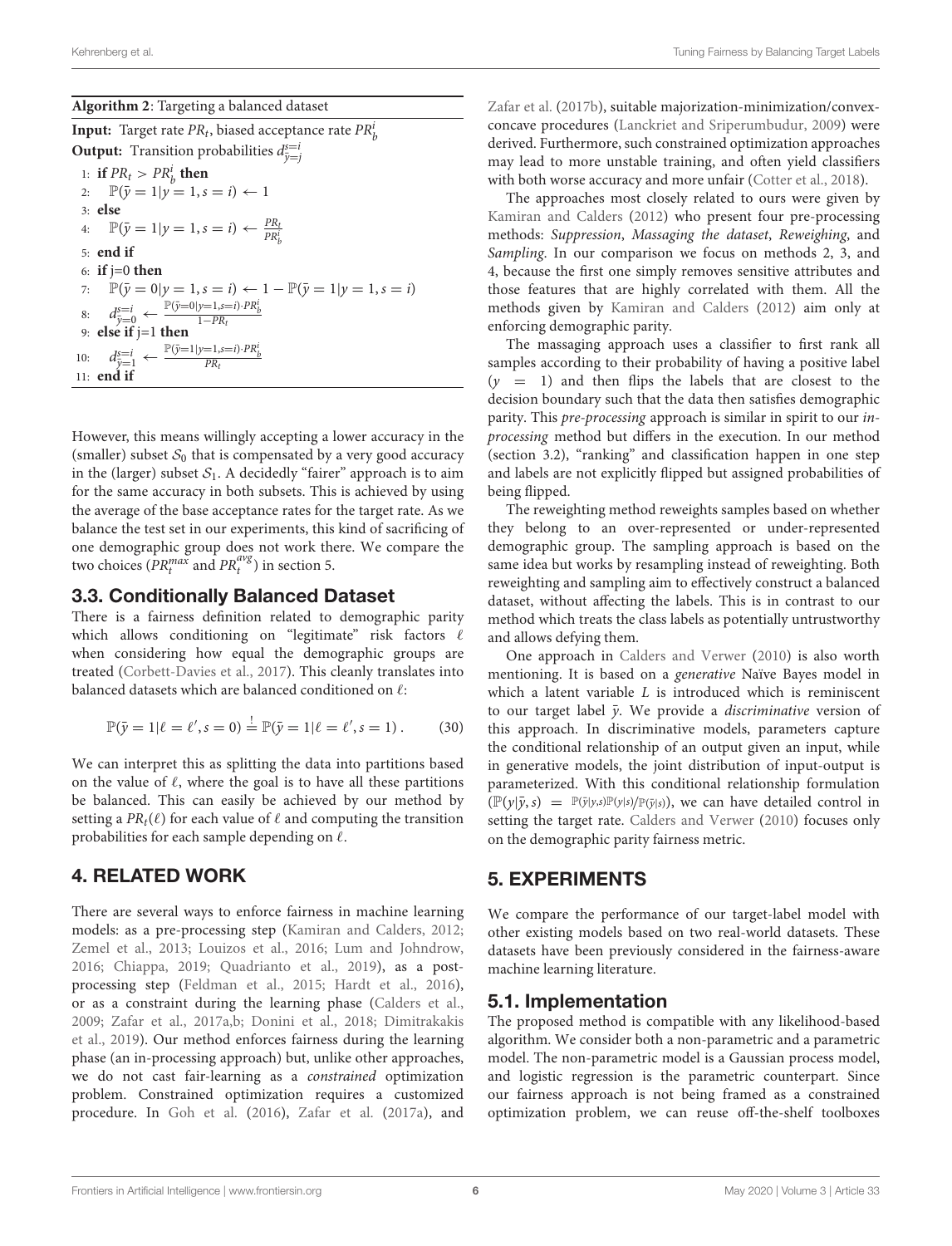including the GPyTorch library by [Gardner et al.](#page-11-8) [\(2018\)](#page-11-8) for Gaussian process models. This library incorporates recent advances in scalable variational inference including variational inducing inputs and likelihood ratio/REINFORCE estimators. The variational posterior can be derived from the likelihood and the prior. We need just need to modify the likelihood to take into account the target labels (Algorithm 1).

## 5.2. Data

We run experiments on two real-world datasets. The first dataset is the **Adult Income** dataset [\(Dua and Graff, 2019\)](#page-11-24). It contains 33,561 data points with census information from US citizens. The labels indicate whether the individual earns more  $(y = 1)$  or less  $(y = 0)$  than \$50,000 per year. We use the dataset with either race or gender as the sensitive attribute. The input dimension, excluding the sensitive attributes, is 12 in the raw data; the categorical features are then one-hot encoded. For the experiments, we removed 2,399 instances with missing data and used only the training data, which we split randomly for each trial run. The second dataset is the **ProPublica recidivism** dataset. It contains data from 6,167 individuals that were arrested. The data was collected when investigating the COMPAS risk assessment tool [\(Angwin et al., 2016\)](#page-11-25). The task is to predict whether the person was rearrested within two years  $(y = 1$  if they were rearrested,  $y = 0$  otherwise). We again use the dataset with either race or gender as the sensitive attributes.

## 5.3. Balancing the Test Set

Any fairness method that is targeting demographic parity, treats the training set as defective in one way: the acceptance rates are not equal in the training set and this needs to be corrected. As such, it does not make sense to evaluate these methods on a dataset that is equally defective. Predicting at equal acceptance rates is the correct result and the test set should reflect this.

In order to generate a test set which has the property of equal acceptance rates, we subsample the given, imbalanced, test set. For evaluating demographic parity, we discard datapoints from the imbalanced test set such that the resulting subset satisfies  $\mathbb{P}(s = j | y = i) = \frac{1}{2}$  for all *i* and *j*. This balances the set in terms of s and ensures  $\mathbb{P}(y, s) = \mathbb{P}(y)\mathbb{P}(s)$ , but does not force the acceptance rate to be  $\frac{1}{2}$ , which in the case of the Adult dataset would be a severe change as the acceptance rate is naturally quite low there. Using the described method ensures that the minimal amount of data is discarded for the Adult dataset. We have empirically observed that all fairness algorithms benefit from this balancing of the test set.

The situation is different for equality of opportunity. A perfect classifier automatically satisfies equality of opportunity on any dataset. Thus, an algorithm aiming for this fairness constraint should not treat the dataset as defective. Consequently, for evaluating equality of opportunity we perform no balancing of the test set.

## 5.4. Method

We evaluate two versions of our target label model<sup>[1](#page-7-0)</sup>: FairGP, which is based on Gaussian Process models, and FairLR, which is based on logistic regression. We also train baseline models that do not take fairness into account.

In both FairGP and FairLR, our approach is implemented by modifying the likelihood function. First, the unmodified likelihood is computed (corresponding to  $\mathbb{P}(\bar{y} = 1|x, \theta)$ ) and then a linear transformation (dependent on s) is applied as given by Equation (13). No additional ranking of the samples is needed, because the unmodified likelihood already supplies ranking information.

The fair GP models and the baseline GP model are all based on variational inference and use the same settings. During training, each batch is equivalent to the whole dataset. The number of inducing inputs is 500 on the ProPublica dataset and 2500 on the Adult dataset which corresponds to approximately 1/8 of the number of training points for each dataset. We use a squaredexponential (SE) kernel with automatic relevance determination (ARD) and the probit function as the likelihood function. We optimize the hyper-parameters and the variational parameters using the Adam method [\(Kingma and Ba, 2015\)](#page-11-26) with the default parameters. We use the full covariance matrix for the Gaussian variational distribution.

The logistic regression is trained with RAdam [\(Liu et al., 2019\)](#page-11-27) and uses L2 regularization. For the regularization coefficient, we conducted a hyper-parameter search over 10 folds of the data. For each fold, we picked the hyper-parameter which achieved the best fairness among those 5 with the best accuracy scores. We then averaged over the 10 hyper-parameter values chosen in this way and then used this average for all runs to obtain our final results.

In addition to the GP and LR baselines, we compare our proposed model with the following methods: Support Vector Machine (SVM), [Kamiran and Calders, 2012](#page-11-10) ("reweighing" method), [Agarwal et al., 2018](#page-11-3) (using logistic regression as the classifier) and several methods given by [Zafar et al. \(2017a](#page-12-2)[,b\)](#page-12-3), which include maximizing accuracy under demographic parity fairness constraints (ZafarFairness), maximizing demographic parity fairness under accuracy constraints (ZafarAccuracy), and removing disparate mistreatment by constraining the false negative rate (ZafarEqOpp). Every method is evaluated over 10 repeats that each have different splits of the training and test set.

## 5.5. Results for Demographic Parity on Adult Dataset

Following [Zafar et al.](#page-12-3) [\(2017b\)](#page-12-3), we evaluate demographic parity on the Adult dataset. **[Table 1](#page-8-0)** shows the accuracy and fairness for several algorithms. In the table, and in the following, we use  $PR_{s=i}$  to denote the observed rate of positive predictions per demographic group  $\mathbb{P}(\hat{y} = 1 | s = i)$ . Thus,  $PR_{s=0} / PR_{s=1}$ is a measure for demographic parity, where a completely fair model would attain a value of 1.0. This measure for demographic parity is also called "disparate impact" (see e.g., [Feldman et al.,](#page-11-19) [2015;](#page-11-19) [Zafar et al., 2017a\)](#page-12-2). As the results in **[Table 1](#page-8-0)** show, FairGP

<span id="page-7-0"></span><sup>&</sup>lt;sup>1</sup>The code can be found on GitHub: [https://github.com/predictive-analytics-lab/](https://github.com/predictive-analytics-lab/ethicml-models/tree/master/implementations/fairgp) [ethicml-models/tree/master/implementations/fairgp.](https://github.com/predictive-analytics-lab/ethicml-models/tree/master/implementations/fairgp)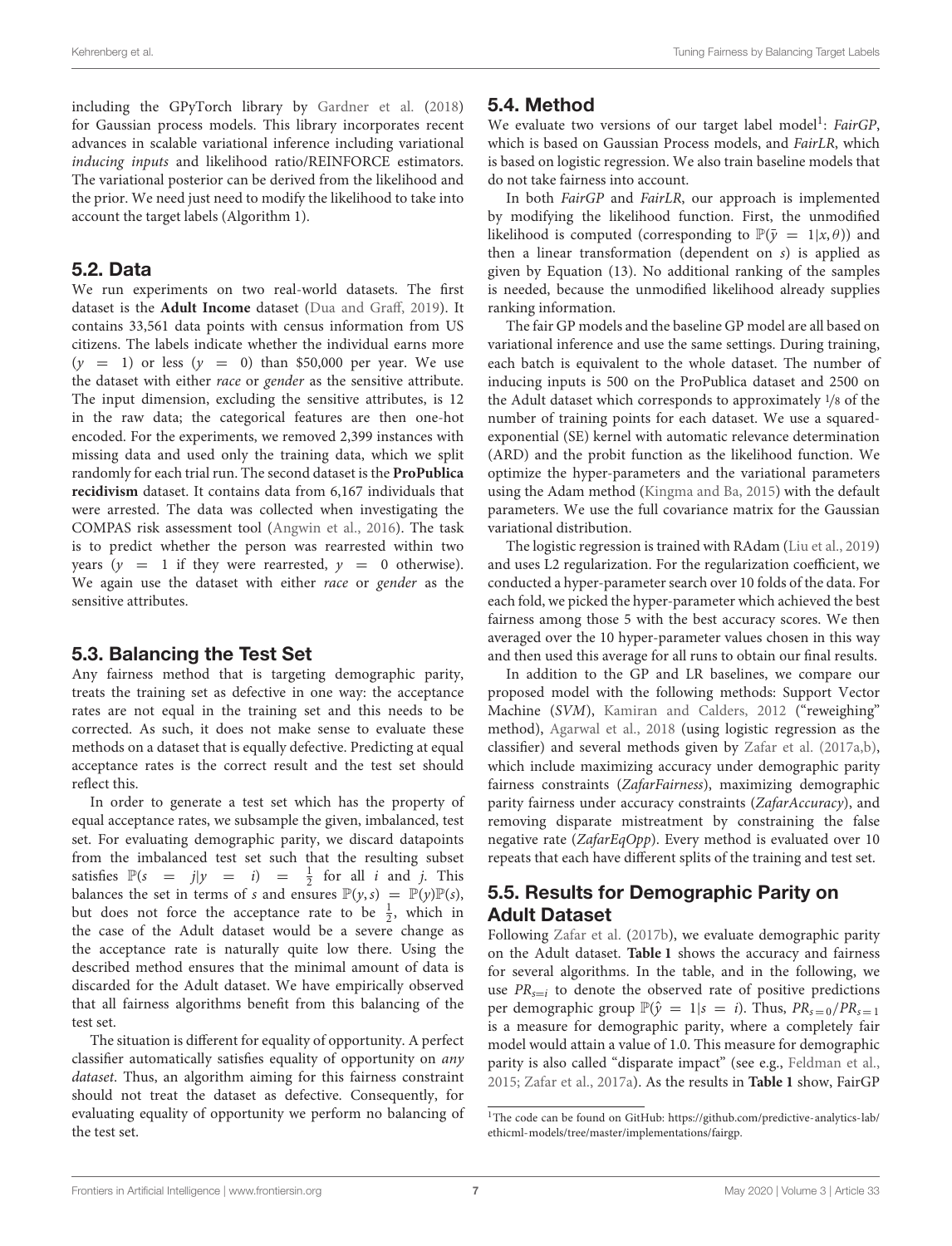| Algorithm                           | Fair $\rightarrow$ 1.0 $\leftarrow$ | Accuracy 1        | Fair $\rightarrow$ 1.0 $\leftarrow$ | Accuracy $\uparrow$ |  |
|-------------------------------------|-------------------------------------|-------------------|-------------------------------------|---------------------|--|
| GP                                  | $0.80 \pm 0.07$                     | $0.888 \pm 0.007$ | $0.54 \pm 0.05$                     | $0.900 \pm 0.006$   |  |
| LR                                  | $0.83 \pm 0.06$                     | $0.884 \pm 0.007$ | $0.52 \pm 0.03$                     | $0.898 \pm 0.003$   |  |
| <b>SVM</b>                          | $0.89 \pm 0.06$                     | $0.899 \pm 0.004$ | $0.49 \pm 0.05$                     | $0.913 \pm 0.004$   |  |
| FairGP (ours)                       | $0.86 \pm 0.07$                     | $0.888 \pm 0.006$ | $0.87 \pm 0.09$                     | $0.902 \pm 0.007$   |  |
| FairLR (ours)                       | $0.90 + 0.06$                       | $0.874 + 0.009$   | $0.93 + 0.04$                       | $0.886 \pm 0.012$   |  |
| ZafarAccuracy (Zafar et al., 2017b) | $0.67 \pm 0.17$                     | $0.808 \pm 0.016$ | $0.77 \pm 0.08$                     | $0.853 \pm 0.017$   |  |
| ZafarFairness (Zafar et al., 2017b) | $0.81 \pm 0.06$                     | $0.879 \pm 0.009$ | $0.74 \pm 0.11$                     | $0.897 \pm 0.004$   |  |
| Kamiran and Calders (2012)          | $0.87 \pm 0.07$                     | $0.882 \pm 0.007$ | $0.96 \pm 0.03$                     | $0.900 \pm 0.004$   |  |
| Agarwal et al. (2018)               | $0.86 \pm 0.08$                     | $0.883 + 0.008$   | $0.65 + 0.04$                       | $0.900 \pm 0.004$   |  |

<span id="page-8-0"></span>TABLE 1 | Accuracy and fairness (with respect to *demographic parity*) for various methods on the balanced test set of the Adult dataset.

Fairness is defined as  $PR_{s=0}/PR_{s=1}$  (a completely fair model would achieve a value of 1.0). Left: using race as the sensitive attribute. Right: using gender as the sensitive attribute. *The mean and std of* 10 *repeated experiments.*



<span id="page-8-1"></span>and FairLR are clearly fairer than the baseline GP and LR. We use the mean  $(PR_t^{avg})$  for the target acceptance rate. The difference between fair models and unconstrained models is not as large with race as the sensitive attribute, as the unconstrained models are already quite fair there. The results of FairGP are characterized by high fairness and high accuracy. FairLR achieves similar results to FairGP, but with generally slightly lower accuracy but better fairness. We used the two step procedure of [Donini et al.](#page-11-5) [\(2018\)](#page-11-5) to verify that we cannot achieve the same fairness result with just parameter search on LR.

In **[Figure 1](#page-8-1)**, we investigate which choice of target  $(PR_t^{avg})$ ,  $PR_t^{min}$  or  $PR_t^{max}$ ) gives the best result. We use  $PR_t^{avg}$  for all following experiments as this is the fairest choice (cf. section 3.2). The **[Figure 1A](#page-8-1)** shows results from Adult dataset with race as sensitive attribute where we have  $PR_t^{min} = 0.156$ ,  $PR_t^{max} = 0.267$ and  $PR_t^{avg} = 0.211$ .  $PR_t^{avg}$  performs best in term of the trade-off.

[Figures 2A,B](#page-9-0) show runs of FairLR where we explicitly set a target acceptance rate,  $PR_t$ : =  $\mathbb{P}(\bar{y} = 1)$ , instead of taking the mean  $PR_t^{avg}$ . A perfect targeting mechanism would produce a diagonal. The plot shows that setting the target rate has the expected effect on the observed acceptance rate. This tuning of the target rate is the unique aspect of the approach. This would be very difficult to achieve with existing fairness methods; a new constraint would have to be added. The achieved positive rate is, however, usually a bit lower than the targeted rate (e.g., around 0.15 for the target 0.2). This is due to using imperfect classifiers; if TPR and TNR differ from 1, the overall positive rate is affected (see e.g., [Forman, 2005](#page-11-28) for discussion of this).

**[Figures 3A,B](#page-9-1)** show the same data as **[Figure 2](#page-9-0)** but with different axes. It can be seen from this **[Figures 3A,B](#page-9-1)** that the fairness-accuracy trade-off is usually best when the target rate is close to the average of the positive rates in the dataset (which is around 0.2 for both sensitive attribute).

## 5.6. Results for Equality of Opportunity on ProPublica Dataset

For equality of opportunity, we again follow [Zafar et al. \(2017a\)](#page-12-2) and evaluate the algorithm on the ProPublica dataset. As we did for demographic parity, we define a measure of equality of opportunity via the ratio of the true positive rates (TPRs) within the demographic groups. We use  $TPR_{s=i}$  to denote the observed TPR in group *i*:  $\mathbb{P}(\hat{y} = 1 | y = 1, s = i)$ , and  $TNR_{s=i}$ for the observed true negative rate (TNR) in the same manner. The measure is then given by  $TPR_{s=0}/TPR_{s=1}$ . A perfectly fair algorithm would achieve 1.0 on the measure.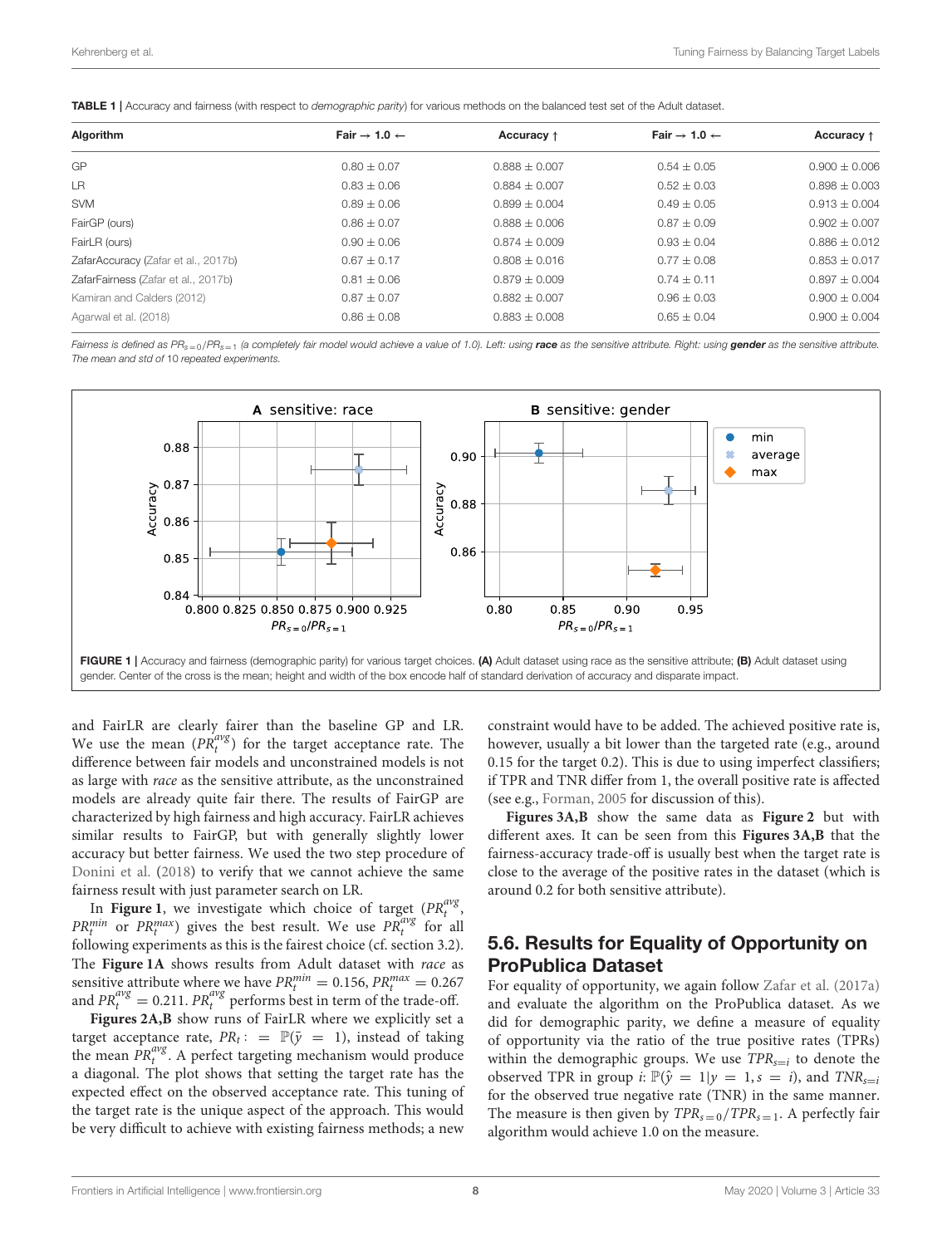

<span id="page-9-0"></span>*PR<sup>s</sup>* <sup>=</sup> <sup>0</sup> vs *PR<sup>s</sup>* <sup>=</sup> <sup>1</sup> using gender.



<span id="page-9-1"></span>



<span id="page-9-2"></span>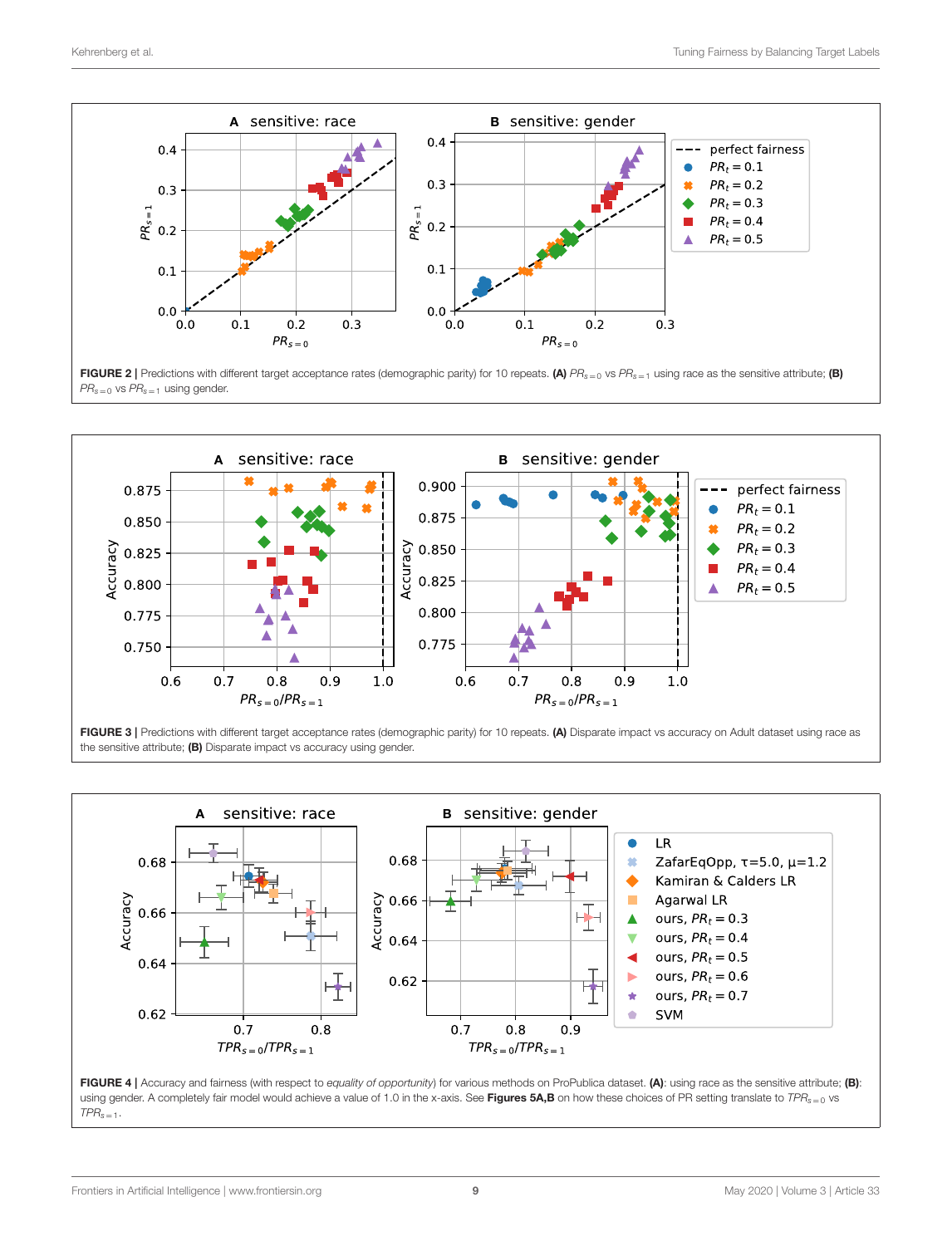

<span id="page-10-0"></span>The results of 10 runs are shown in **[Figures 4](#page-9-2)**, **[5](#page-10-0)**. **[Figures 4A,B](#page-9-2)** show the accuracy-fairness trade-off; **[Figures 5A,B](#page-10-0)** show the achieved TPRs. In the accuracy-fairness plot, varying  $PR_t$  is shown to produce an inverted U-shape: Higher  $PR_t$  still leads to improved fairness, but at a high cost in terms of accuracy.

The latter two plots make clear that the TPR ratio does not tell the whole story: the realization of the fairness constraint can differ substantially. By setting different target PRs for our method, we can affect TPRs as well, where higher  $PR_t$  leads to higher TPR, stemming from the fact that making more positive predictions increases the chance of making correct positive predictions.

**[Figure 5](#page-10-0)** shows that our method can span a wide range of possible TPR values. Tuning these hidden aspects of fairness is the strength of our method.

## 6. DISCUSSION AND CONCLUSION

Fairness is fundamentally not a challenge of algorithms alone, but very much a sociological challenge. A lot of proposals have emerged recently for defining and obtaining fairness in machine learning-based decision making systems. The vast majority of academic work has focused on two categories of definitions: statistical (group) notions of fairness and individual notions of fairness (see [Verma and Rubin, 2018](#page-12-9) for at least twenty different notions of fairness). Statistical notions are easy to verify but do not provide protections to individuals. Individual notions do give individual protections but need strong assumptions, such as the availability of an agreed-upon similarity metric, which can be difficult in practice. We acknowledge that a proper solution to algorithmic fairness cannot rely on statistics alone. Nevertheless, these statistical fairness definitions can be helpful in understanding the problem and working toward solutions. To facilitate this, at every step, the trade-offs that are present should be made very clear and long-term effects have to be considered as well [\(Kallus and Zhou, 2018;](#page-11-29) [Liu et al., 2018\)](#page-11-30).

Here, we have developed a machine learning framework which allows us to learn from an implicit balanced dataset, thus satisfying the two most popular notions of fairness (Verma and Rubin, [2018\)](#page-12-9), demographic parity (also known as avoiding disparate treatment) and equality of opportunity (or avoiding disparate mistreatment). Additionally, we indicate how to extend the framework to cover conditional demographic parity as well. The framework allows us to set a target rate to control how the fairness constraint is realized. For example, we can set the target positive rate for demographic parity to be 0.6 for different groups. Depending on the application, it can be important to specify whether non-discrimination ought to be achieved by more positive predictions or more negative predictions. This capability is unique to our approach and can be used as an intuitive mechanism to control the realization of fairness. Our framework is general and will be applicable for sensitive variables with binary and multi-level values. The current work focuses on a single binary sensitive variable. Future work could extend our tuning approach to other fairness concepts like the closely related predictive parity group fairness [\(Chouldechova, 2017\)](#page-11-11) or individual fairness [\(Dwork et al., 2012\)](#page-11-12).

## DATA AVAILABILITY STATEMENT

The datasets generated for this study are available on request to the corresponding author.

## AUTHOR CONTRIBUTIONS

All authors listed have made a substantial, direct and intellectual contribution to the work, and approved it for publication.

## FUNDING

This work was supported by the UK EPSRC project EP/P03442X/1 EthicalML: Injecting Ethical and Legal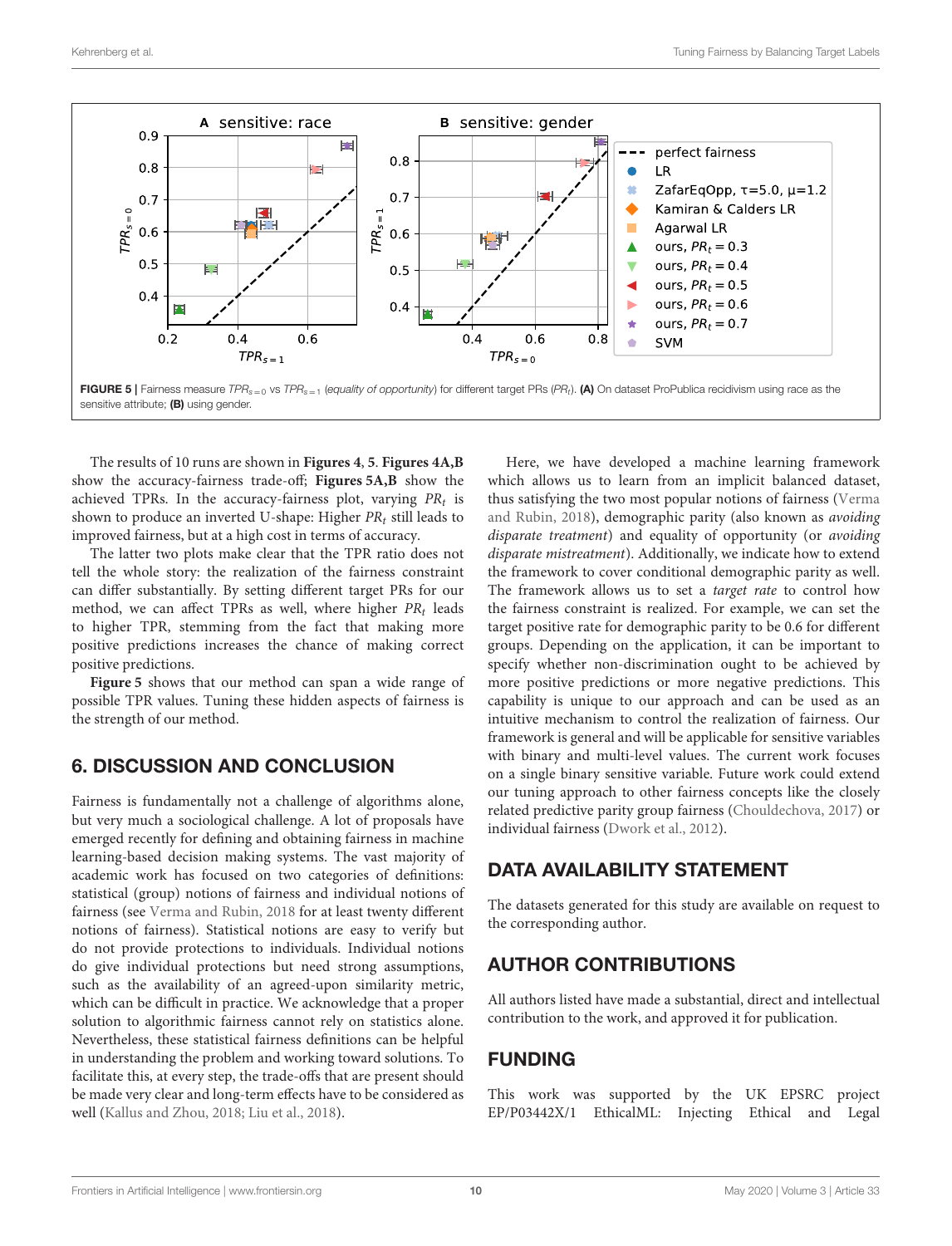Constraints into Machine Learning Models and the Russian Academic Excellence Project 5–100.

## ACKNOWLEDGMENTS

This manuscript has been released as a pre-print at arXiv [\(Kehrenberg et al., 2018\)](#page-11-31). We gratefully acknowledge NVIDIA for GPU donations, and Amazon for AWS Cloud Credits. We thank Chao Chen and Songzhu

## **REFERENCES**

- <span id="page-11-3"></span>Agarwal, A., Beygelzimer, A., Dudik, M., Langford, J., and Wallach, H. (2018). "A reductions approach to fair classification," in ICML (Stockholm), Vol. 80, 60–69.
- <span id="page-11-25"></span>Angwin, J., Larson, J., Mattu, S., and Kirchner, L. (2016). Machine Bias. New York City, NY: ProPublica.
- <span id="page-11-15"></span>Barocas, S., and Selbst, A. D. (2016). Big data's disparate impact. California Law Rev. 104, 671–732. doi: [10.2139/ssrn.2477899](https://doi.org/10.2139/ssrn.2477899)
- <span id="page-11-6"></span>Bonilla, E. V., Krauth, K., and Dezfouli, A. (2016). Generic inference in latent Gaussian process models. arXiv preprint arXiv:1609.00577. Available online at: [http://jmlr.org/papers/v20/16-437.html.](http://jmlr.org/papers/v20/16-437.html)
- <span id="page-11-1"></span>Calders, T., Kamiran, F., and Pechenizkiy, M. (2009). "Building classifiers with independency constraints," in IEEE International Conference on Data mining Workshops, 2009. ICDMW'09 (Miami, FL: IEEE), 13–18. doi: [10.1109/ICDMW.2009.83](https://doi.org/10.1109/ICDMW.2009.83)
- <span id="page-11-9"></span>Calders, T., and Verwer, S. (2010). Three naive Bayes approaches for discrimination-free classification. Data Mining Knowledge Discov. 21, 277–292. doi: [10.1007/s10618-010-0190-x](https://doi.org/10.1007/s10618-010-0190-x)
- <span id="page-11-18"></span>Chiappa, S. (2019). "Path-specific counterfactual fairness," in Proceedings of the AAAI Conference on Artificial Intelligence (Honolulu, HI), Vol. 33, 7801–7808. doi: [10.1609/aaai.v33i01.33017801](https://doi.org/10.1609/aaai.v33i01.33017801)
- <span id="page-11-11"></span>Chouldechova, A. (2017). Fair prediction with disparate impact: a study of bias in recidivism prediction instruments. Big Data 5, 153–163. doi: [10.1089/big.2016.0047](https://doi.org/10.1089/big.2016.0047)
- <span id="page-11-16"></span>Corbett-Davies, S., Pierson, E., Feller, A., Goel, S., and Huq, A. (2017). "Algorithmic decision making and the cost of fairness," in Proceedings of the 23rd ACM SIGKDD International Conference on Knowledge Discovery and Data Mining [\(Halifax\), 797–806. doi: 10.1145/3097983.30](https://doi.org/10.1145/3097983.3098095) 98095
- <span id="page-11-23"></span>Cotter, A., Jiang, H., Wang, S., Narayan, T., Gupta, M. R., You, S., et al. (2018). Optimization with non-differentiable constraints with applications to fairness, recall, churn, and other goals. arXiv preprint arXiv:1809.04198. Available online at:<http://jmlr.org/papers/v20/18-616>
- <span id="page-11-4"></span>Creager, E., Madras, D., Jacobsen, J.-H., Weis, M., Swersky, K., Pitassi, T., et al. (2019). "Flexibly fair representation learning by disentanglement," in International Conference on Machine Learning (ICML), Volume 97 of Proceedings of Machine Learning Research, eds K. Chaudhuri and R. Salakhutdinov (Long Beach, CA: PMLR), 1436–1445.
- <span id="page-11-20"></span>Dimitrakakis, C., Liu, Y., Parkes, D. C., and Radanovic, G. (2019). "Bayesian fairness," in Proceedings of the AAAI Conference on Artificial Intelligence [\(Honolulu, HI\), Vol. 33, 509–516. doi: 10.1609/aaai.v33i01.](https://doi.org/10.1609/aaai.v33i01.3301509) 3301509
- <span id="page-11-5"></span>Donini, M., Oneto, L., Ben-David, S., Shawe-Taylor, J. S., and Pontil, M. (2018). "Empirical risk minimization under fairness constraints," in NeurIPS (Montreal), 2796–2806.
- <span id="page-11-24"></span>Dua, D., and Graff, C. (2019). UCI Machine Learning Repository. Irvine, CA: University of California, School of Information and Computer Science. Available online at: [https://archive.ics.uci.edu/ml/citation\\_policy.html](https://archive.ics.uci.edu/ml/citation_policy.html)
- <span id="page-11-12"></span>Dwork, C., Hardt, M., Pitassi, T., Reingold, O., and Zemel, R. (2012). "Fairness through awareness," in Proceedings of the 3rd Innovations in Theoretical Computer Science Conference (Cambridge, MA: ACM), 214–226. doi: [10.1145/2090236.2090255](https://doi.org/10.1145/2090236.2090255)

Zheng for their inspiration of our main proof. The work by ZC was done while he was at the University of Sussex.

## SUPPLEMENTARY MATERIAL

<span id="page-11-14"></span>The Supplementary Material for this article can be found [online at: https://www.frontiersin.org/articles/10.3389/frai.2020.](https://www.frontiersin.org/articles/10.3389/frai.2020.00033/full#supplementary-material) 00033/full#supplementary-material

- <span id="page-11-19"></span>Feldman, M., Friedler, S. A., Moeller, J., Scheidegger, C., and Venkatasubramanian, S. (2015).1 "Certifying and removing disparate impact," in Proceedings of the 21th ACM SIGKDD International Conference on Knowledge Discovery and Data Mining (Sydney: ACM), 259–268. doi: [10.1145/2783258.2783311](https://doi.org/10.1145/2783258.2783311)
- <span id="page-11-28"></span>Forman, G. (2005). "Counting positives accurately despite inaccurate classification," in European Conference on Machine Learning (Springer), 564–575. doi: [10.1007/11564096\\_55](https://doi.org/10.1007/11564096_55)
- <span id="page-11-8"></span>Gardner, J. R., Pleiss, G., Bindel, D., Weinberger, K. Q., and Wilson, A. G. (2018). "GPyTorch: blackbox matrix-matrix gaussian process inference with GPU acceleration," in NeurIPS (Montreal), 7587–7597.
- <span id="page-11-21"></span>Goh, G., Cotter, A., Gupta, M., and Friedlander, M. P. (2016). "Satisfying real-world goals with dataset constraints," in Advances in Neural Information Processing Systems (NIPS), eds D. D. Lee, M. Sugiyama, U. V. Luxburg, I. Guyon, and R. Garnett, 2415–2423.
- <span id="page-11-0"></span>Hardt, M., Price, E., and Srebro, N. (2016). "Equality of opportunity in supervised learning," in Advances in Neural Information Processing Systems, eds D. D. Lee, M. Sugiyama, U. V. Luxburg, I. Guyon, and R. Garnett (Barcelona: Curran Associates, Inc.), 3315–3323.
- <span id="page-11-13"></span>Joseph, M., Kearns, M., Morgenstern, J. H., and Roth, A. (2016). "Fairness in learning: classic and contextual bandits," in NIPS (Barcelona), 325–333.
- <span id="page-11-29"></span>Kallus, N., and Zhou, A. (2018). "Residual unfairness in fair machine learning from prejudiced data," in Proceedings of the 35th International Conference on Machine Learning (Stockholm), Vol. 80, 2439–2448.
- <span id="page-11-10"></span>Kamiran, F., and Calders, T. (2012). Data preprocessing techniques for classification without discrimination. Knowledge Inform. Syst. 33, 1–33. doi: [10.1007/s10115-011-0463-8](https://doi.org/10.1007/s10115-011-0463-8)
- <span id="page-11-2"></span>Kamishima, T., Akaho, S., Asoh, H., and Sakuma, J. (2012). "Fairness-aware classifier with prejudice remover regularizer," in Joint European Conference on Machine Learning and Knowledge Discovery in Databases (Bristol: Springer), 35–50. doi: [10.1007/978-3-642-33486-3\\_3](https://doi.org/10.1007/978-3-642-33486-3_3)
- <span id="page-11-31"></span>Kehrenberg, T., Chen, Z., and Quadrianto, N. (2018). Tuning fairness by marginalizing latent 1target labels. arXiv preprint arXiv:1810. 05598.
- <span id="page-11-26"></span>Kingma, D. P., and Ba, J. (2015). "Adam: a method for stochastic optimization," in 3rd International Conference on Learning Representations, ICLR 2015, eds Y. Bengio and Y. LeCun (San Diego).
- <span id="page-11-7"></span>Krauth, K., Bonilla, E. V., Cutajar, K., and Filippone, M. (2016). AutoGP: Exploring the capabilities and limitations of Gaussian Process models. arXiv preprint arXiv:1610.05392.
- <span id="page-11-22"></span>Lanckriet, G. R., and Sriperumbudur, B. K. (2009). "On the convergence of the concave-convex procedure," in Advances in Neural Information Processing Systems (NIPS), eds Y. Bengio, D. Schuurmans, J. D. Lafferty, C. K. I. Williams, and A. Culotta (Vancouver, BC: Curran Associates, Inc.), 1759–1767.
- <span id="page-11-27"></span>Liu, L., Jiang, H., He, P., Chen, W., Liu, X., Gao, J., et al. (2019). On the variance of the adaptive learning rate and beyond. arXiv preprint arXiv:1908. 03265.
- <span id="page-11-30"></span>Liu, L. T., Dean, S., Rolf, E., Simchowitz, M., and Hardt, M. (2018). "Delayed impact of fair machine learning," in Proceedings of the 35th International Conference on Machine Learning (Stockholm), Vol. 80, 3150–3158. doi: [10.24963/ijcai.2019/862](https://doi.org/10.24963/ijcai.2019/862)
- <span id="page-11-17"></span>Louizos, C., Swersky, K., Li, Y., Welling, M., and Zemel, R. (2016). "The variational 1fair autoencoder," in International Conference on Learning Representations (ICLR) (San Juan).